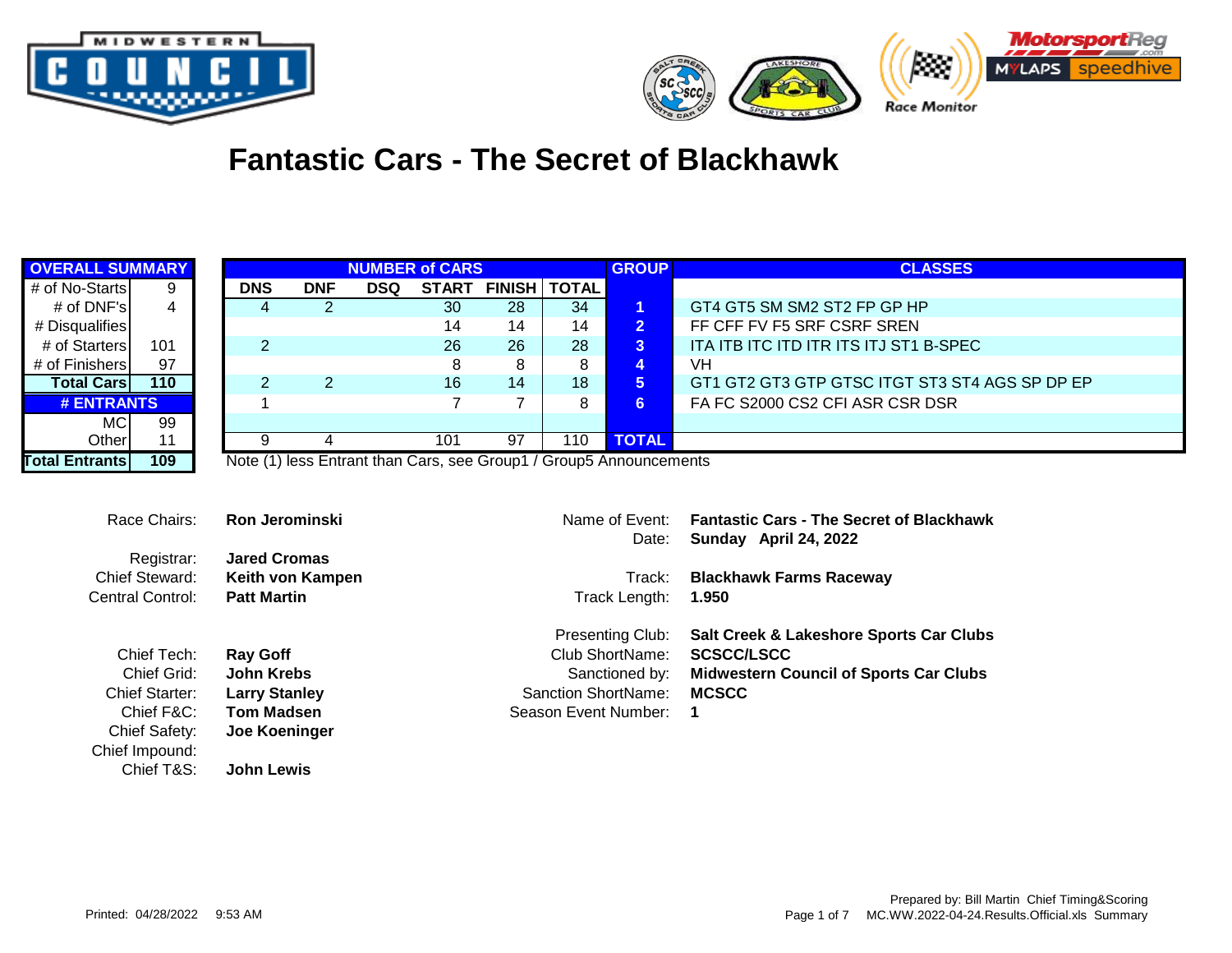

**Fantastic Cars - The Secret of Blackhawk MIDWESTERN** 

presented by

Salt Creek & Lakeshore Sports Car Clubs





**MotorsportReg** speedhi

|                   |                      |                              |     |                             |                   | sanctioned by    |                |                                        |                    | <b>ATS CAR</b>                 |              | PORTS CAR CLUB          |         | nace monitor | # of No-Starts:            |              |    |
|-------------------|----------------------|------------------------------|-----|-----------------------------|-------------------|------------------|----------------|----------------------------------------|--------------------|--------------------------------|--------------|-------------------------|---------|--------------|----------------------------|--------------|----|
|                   |                      |                              |     |                             |                   |                  |                | Midwestern Council of Sports Car Clubs |                    | Sunday                         |              |                         |         |              | # of DNF's:                |              |    |
|                   |                      | <b>FINAL RESULTS - RACE1</b> |     |                             |                   |                  |                |                                        |                    | April 24, 2022                 |              |                         |         |              | # of Starters:             |              | 30 |
| Group             |                      | $\mathbf 1$                  |     | GT4 GT5 SM SM2 ST2 FP GP HP |                   |                  |                |                                        |                    | <b>Blackhawk Farms Raceway</b> |              |                         |         |              | # of Finishers:            |              | 28 |
| Place             |                      |                              |     |                             | Start             |                  | N              |                                        |                    | Length: 1.95 mi                | Prov         |                         |         |              | <b>Total Cars:</b>         |              | 34 |
| OA                | CL                   | Class                        |     | Car# Driver                 | Pos               | Qual Time Laps R |                | Total Time Fast Time                   |                    | Hometown                       | Pts          | Club                    | License |              | Car Description            | Color        |    |
| $\overline{1}$    |                      | ST <sub>2</sub>              | 24  | <b>Brandon Steinhauer</b>   | 4                 | 1:25.088         | 22             |                                        | 30:50.382 1:22.462 | Mukwonago WI                   | 25           | GLSCC                   | 180107  | Fulll        | 91 Mazda Miata             | white        |    |
| 2                 | -1                   | <b>SM</b>                    | 11  | <b>Matthew Novak</b>        | -1                | 1:23.655         | 22             |                                        | 30:54.874 1:22.870 | West Chicago IL                |              | 25 NSSCC                | 220001  | Full         | 00 Mazda Miata             | blue         |    |
| 3                 | $\overline{2}$       | <b>SM</b>                    | 73  | <b>Bret Prange</b>          | $\overline{2}$    | 1:24.412         | 22             |                                        | 30:58.905 1:23.201 | Twin Lakes WI                  |              | <b>SCCA MILW 530532</b> |         | Full         | 01 Mazda Miata             | green        |    |
| 4                 | 3                    | <b>SM</b>                    | 87  | Keith Mellen                | 5                 | 1:25.112         | 22             |                                        | 31:07.159 1:23.446 | Downers Grove IL               |              | 16 NSSCC                | 080108  | Full (Inst)  | 02 Mazda Miata             | white        |    |
| 5                 | 4                    | <b>SM</b>                    | 62  | Jonathan Cullis             | 3                 | 1:24.852         | 22             |                                        | 31:07.196 1:23.416 | Mundelein IL                   | 13           | <b>NSSCC</b>            | 210004  | Full         | 99 Mazda Miata             | sliver/black |    |
| 6                 | $\overline{2}$       | ST <sub>2</sub>              | 60  | <b>Matthew Gerdisch</b>     | 34                |                  | 22             |                                        | 31:08.174 1:22.239 | Mequon WI                      | 20           | GLSCC                   | 090202  | Full         | 17 Mazda Global MX-! white |              |    |
| 7                 | 5                    | <b>SM</b>                    | 126 | Adam Kearns                 | 8                 | 1:25.367         | 22             |                                        |                    | 31:24.100 1:24.042 Chicago IL  |              | 10 CSCC                 | 200108  | Full         | 99 Mazda Miata             | grey         |    |
| 8                 | 6                    | <b>SM</b>                    | 33  | Daniel Ibrahim              | 9                 | 1:25.399         | 22             |                                        | 31:38.977 1:24.838 | East Peoria IL                 | 8            | CSCC                    | 050302  | Full (Inst)  | 03 Mazda Miata             | silver/green |    |
| 9                 | 3                    | ST <sub>2</sub>              |     | 68 Gregory Scrine           | $\overline{7}$    | 1:25.223         | 22             |                                        | 31:40.630 1:24.934 | Wilmette IL                    |              | 16 NSSCC                | 080107  | Full         | 99 Mazda Miata             | black        |    |
| 10                | $\overline{7}$       | <b>SM</b>                    | 10  | <b>Chris Lefferdink</b>     | $12 \overline{ }$ | 1:26.968         | 22             |                                        | 31:41.933 1:24.843 | Northfield IL                  |              | <b>SCCA CHI</b>         | 476843  | Full         | 99 Mazda Miata             | maize/blue   |    |
| 11                | 8                    | <b>SM</b>                    | 37  | <b>Austin Pearce</b>        | 14                | 1:27.846         | 22             |                                        | 31:42.308 1:24.793 | Dunlap IL                      |              | 6 SCCR                  | 210110  | Novice       | 95 Mazda Miata             | black        |    |
| $12 \overline{ }$ | 9                    | <b>SM</b>                    | 143 | <b>Bruce Allen</b>          | 13                | 1:27.514         | 22             |                                        | 31:52.196 1:25.239 | Waconia MN                     |              | 5 SCCR                  | 220101  | Novice       | 93 Mazda Miata             | red          |    |
| 13                | 10                   | <b>SM</b>                    | 26  | <b>Christopher Tipper</b>   | 10                | 1:26.030         | 22             |                                        | 31:53.384 1:25.105 | Palatine IL                    |              | <b>SCCA</b>             | 665018  | Full         | 99 Mazda Miata             | black/red    |    |
| 14                | 11                   | <b>SM</b>                    | 46  | <b>William Boesen</b>       | 15                | 1:28.048         | 22             |                                        | 31:57.234 1:25.650 | Hinsdate IL                    |              | 3 CSCC                  | 040047  | Full (Inst)  | 03 Mazda Miata             | green/silver |    |
| 15                | 12                   | <b>SM</b>                    | 58  | Jason Pearce                | 20                | 1:29.811         | 21             |                                        | 31:01.598 1:26.276 | Dunlap IL                      |              | 3 SCCR                  | 160112  | Full         | 99 Mazda                   | black        |    |
| 16                | 13                   | <b>SM</b>                    | 155 | Mark Roper                  | 22                | 1:29.957         | 21             |                                        | 31:03.057 1:26.856 | Lisle IL                       | 3            | <b>SCSCC</b>            | 050009  |              | Provisional 92 Mazda Miata | red          |    |
| 17                | $\overline{1}$       | SM <sub>2</sub>              | 54  | <b>Bruce Vollbrecht</b>     | 23                | 1:30.140         | 21             |                                        | 31:20.509 1:27.316 | Menomonee Falls W              | 25           | <b>GLSCC</b>            | 740149  | Full (Inst)  | 92 Mazda Miata             | black        |    |
| 18                | $\overline{2}$       | SM <sub>2</sub>              | 92  | John Haluska                | 21                | 1:29.920         | 21             |                                        | 31:20.699 1:27.315 | West Des Moines IA             |              | 20 SCCR                 | 210103  | Full         | 94 Mazda Miata             | black        |    |
| 19                | 4                    | ST <sub>2</sub>              | 142 | <b>Rich Friman</b>          | 26                | 1:32.547         | 21             |                                        | 31:21.732 1:26.688 | New Berlin WI                  |              | 13 GLSCC                | 160002  | Full (Inst)  | 90 BMW 325i                | black        |    |
| 20                | 14                   | <b>SM</b>                    | 152 | <b>Camrin Cass</b>          | 19                | 1:29.728         | 21             |                                        | 31:23.886 1:27.675 | <b>Hartland WI</b>             | 3            | <b>GLSCC</b>            | 210101  | Novice       | 99 Mazda Miata             | black        |    |
| 21                | 3                    | SM <sub>2</sub>              | 124 | Peter Leonteos              | 16                | 1:28.694         | 21             |                                        | 31:24.301 1:27.089 | Elk Grove Village IL           |              | 16 NSSCC                | 210104  | Full         | 90 Mazda Miata             | blue         |    |
| 22                | 15                   | <b>SM</b>                    | 83  | Chris Simpson               | 25                | 1:31.556         | 21             |                                        | 31:28.392 1:26.905 | Peoria IL                      | 3            | <b>SCCR</b>             | 220116  | Novice       | 99 Mazda Miata             | white        |    |
| 23                | 4                    | SM <sub>2</sub>              | 67  | Sam Arndt                   | 18                | 1:29.415         | 21             |                                        | 31:36.897 1:27.392 | Monona WI                      | 13           | <b>MSCC</b>             | 200101  | Full         | 90 Mazda Miata             | red          |    |
| 24                | 16                   | <b>SM</b>                    | 76  | Tim Day                     | 27                | 1:33.690         | 20             |                                        | 31:40.338 1:31.313 | Lockport IL                    | 3            | <b>SCSCC</b>            | 220107  | Novice       | 98 Mazda Miata             | white/yellow |    |
| 25                | 5                    | SM <sub>2</sub>              |     | 93 Michael Thomae           | 17                | 1:29.087         | 20             |                                        | 31:55.081 1:27.309 | Wauwatosa WI                   |              | 10 GLSCC                | 180001  | Full         | 94 Mazda Miata             | white/blue   |    |
| 26                | 17                   | <b>SM</b>                    | 85  | Luke Meiborg                | 30                | 1.41.545         | $18*$          |                                        | 29:02.597 1:32.937 | Roscoe IL                      |              | 3 GLSCC                 | 220112  | <b>MPL</b>   | 99 Mazda Miata             | blue/orange  |    |
| 27                | 18                   | <b>SM</b>                    | 55  | Jack Gold (berger)          | 11                | 1:26.055         | $13*$          |                                        | 18:51.760 1:25.662 | Deerfield IL                   |              | <b>SCCA CHI</b>         | 632716  | Full         | 00 Mazda Miata             | orange       |    |
| 28                | $\blacktriangleleft$ | <b>FP</b>                    | 7   | Rodney Ramos                | 29                | 1:39.810         | $12 *$         |                                        | 19:14.638 1:32.052 | Darien IL                      | 25           | <b>CSCC</b>             | 220115  | Novice       | 88 Honda CRX               | grey/white   |    |
|                   | <b>DNF</b>           | GT <sub>4</sub>              | 91  | Lauren Wessel               | 31                | 1:46.593         | $\overline{7}$ |                                        | 32:14.371 1:37.688 | Waukesha WI                    |              | 2 GLSCC                 | 200114  | Full         | 94 Fiat 131                | red/white    |    |
|                   | <b>DNF</b>           | <b>SM</b>                    | 70  | Karim Alex Talbot           | 6                 | 1:25.142         | $2*$           |                                        | 2:58.242 1:27.351  | Carpentersville IL             |              | 2 NSSCC                 | 980017  | Provisional  | 99 Mazda Miata             | black        |    |
|                   | <b>DNS</b>           | <b>SM</b>                    | 44  | Sven Krause                 | 24                | 1:31.366         | $\star$        |                                        |                    | Middleton WI                   |              | 1 MSCC                  | 140102  | Full         | 91 Mazda Miata             | white        |    |
|                   | <b>DNS</b>           | <b>FP</b>                    | 30  | <b>Todd Colwell</b>         | 28                | 1:35.561         | $\star$        |                                        |                    | Middleton WI                   | $\mathbf{1}$ | <b>MSCC</b>             | 220105  | Novice       | 89 Honda Civic Si          | red          |    |
|                   | <b>DNS</b>           | GP                           | 13  | Jeremy Elliott              | 32                |                  | $\star$        |                                        |                    | Wheaton IL                     | $\mathbf{1}$ | <b>SCSCC</b>            | 120118  | Full         | 84 VW Rabbit GTI           | red          |    |
|                   |                      | DNS ST2                      | 111 | <b>Jared Cromas</b>         | 33                |                  | $\star$        |                                        |                    | West Chicago IL                | 1            | <b>SCSCC</b>            | 040017  | Full         | 00 Honda S2000             | red          |    |

Provisional: 5:05 PM Final: 5:35 PM

Car1 FP (Todd Colwell) withdrawn after Qualify, mechancal. Replaced by Car18 UNR in Group5. No Points awarded in Class UNR, Class FP Point(s) retained.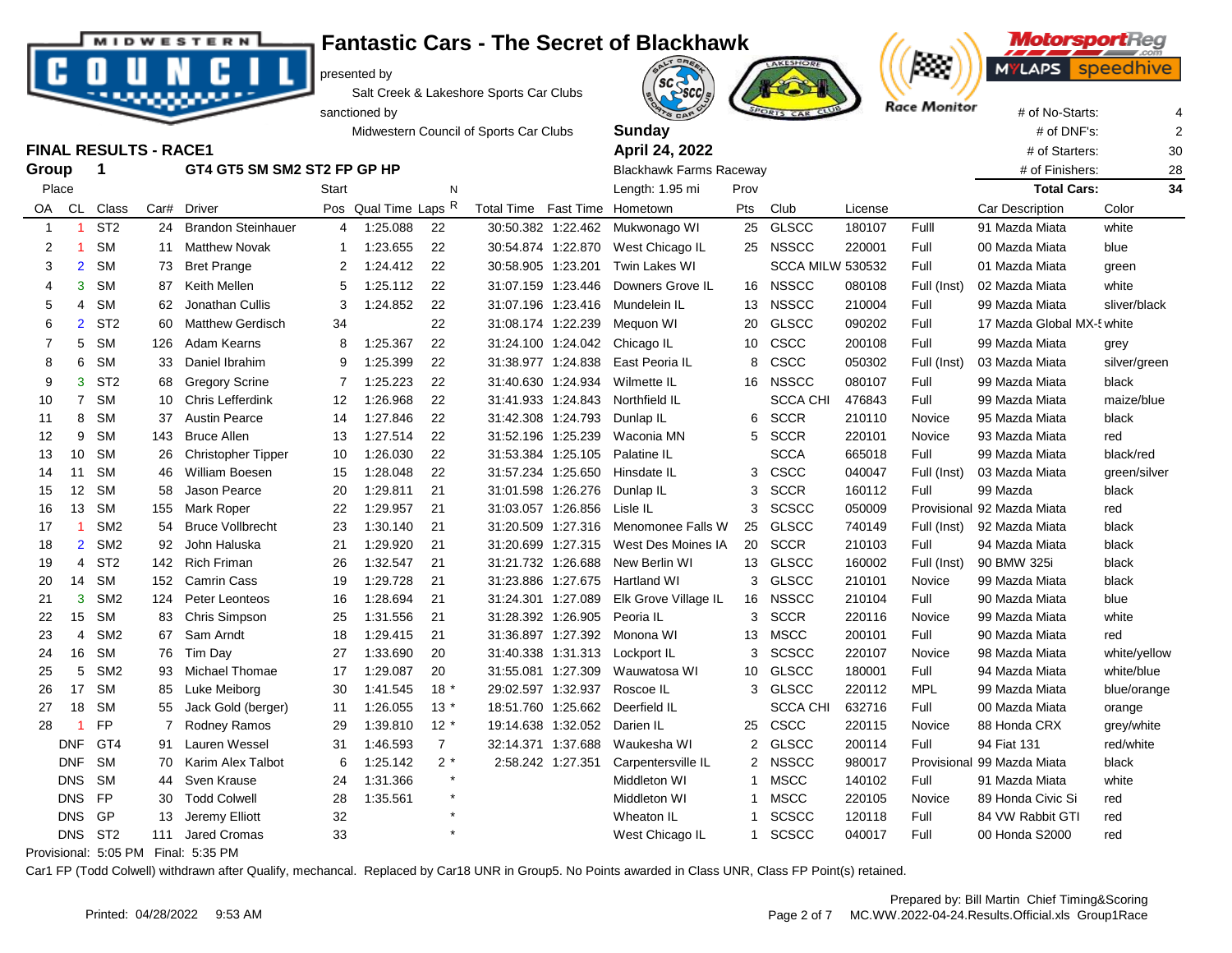**MIDWESTERN** 

## **Fantastic Cars - The Secret of Blackhawk**

presented by

Salt Creek & Lakeshore Sports Car Clubs





**FINAL RESULTS - RACE1** 

|       |                |                      |    |                            |                | sanctioned by        |       |                                        |                             | <b>ATS CAR</b>                      |      | SPORTS CAR CLUB         |         | <b>NGCE INIONITOR</b> | # of No-Starts:                 |            |
|-------|----------------|----------------------|----|----------------------------|----------------|----------------------|-------|----------------------------------------|-----------------------------|-------------------------------------|------|-------------------------|---------|-----------------------|---------------------------------|------------|
|       |                |                      |    |                            |                |                      |       | Midwestern Council of Sports Car Clubs |                             | <b>Sunday</b>                       |      |                         |         |                       | # of DNF's:                     |            |
|       |                | INAL RESULTS - RACE1 |    |                            |                |                      |       |                                        |                             | April 24, 2022                      |      |                         |         |                       | # of Starters:                  | 14         |
| iroup |                | 2                    |    | FF CFF FV F5 SRF CSRF SREN |                |                      |       |                                        |                             | <b>Blackhawk Farms Raceway</b>      |      |                         |         |                       | # of Finishers:                 | 14         |
| Place |                |                      |    |                            | Start          |                      | N     |                                        |                             | Length: 1.95 mi                     | Prov |                         |         |                       | <b>Total Cars:</b>              | 14         |
| OA CL |                | Class                |    | Car# Driver                |                | Pos Qual Time Laps R |       | Total Time Fast Time Hometown          |                             |                                     | Pts  | Club                    | License |                       | Car Description                 | Color      |
|       |                | F <sub>5</sub>       |    | 78 Jason Martin            | $\overline{4}$ | 1:22.730             | 23    |                                        |                             | 30:35.013 1:14.737 River Grove IL   |      | 25 SCSCC                | 130101  | Full                  | 04 Novakar J10                  | red        |
|       |                | <b>CFF</b>           |    | 41 R Scott Durbin          |                | 1:21.249             | 23    |                                        |                             | 31:20.651 1:17.554 South Holland IL |      | 25 NSSCC                | 900014  | Full (Inst)           | 77 Tiga FFA                     | green      |
| 3     |                | <b>SRF</b>           |    | 49 Scott Barr              |                | 1:21.801             | 23    |                                        |                             | 31:21.445 1:17.962 Appleton WI      | 25   | <b>MSCC</b>             | 030064  | Full (Inst)           | 85 Spec Racer Gen3 grabber blue |            |
| 4     |                | <b>SRF</b>           |    | 72 Fred Sasser             |                | 1:22.930             | 22    |                                        | 30:43.724 1:19.029          | Naples FL                           |      | <b>SCCA CHI</b>         | 30887   | Full                  | 00 Space Racer Gen3 white       |            |
| 5     |                | <b>CSRF</b>          |    | 94 Bob Flemming            |                | 1:28.199             | 21    |                                        | 30:42.578 1:22.866          | Neenah WI                           |      | <b>SCCA MILW 433495</b> |         | Full                  | 86 Spec Racer Gen2 silver/black |            |
| 6     |                | <b>SREN</b>          |    | 24 Alan Cameron            | 8              | 1:28.329             | 21    |                                        | 31:07.386 1:23.318 Elgin IL |                                     | 25   | <b>NSSCC</b>            | 840005  | Full                  | 85 Spec Racer Renau blue/white  |            |
|       |                | 2 CFF                |    | 8 Thomas Derken            | 9              | 1.33.604             | 21    |                                        | 31:08.077 1:22.620          | Barrington IL                       | 20   | <b>NSSCC</b>            | 160213  | Full                  | 73 Dulon MP17A                  | red        |
| 8     |                | 3 CFF                | 88 | Benjamin Holzem            | 10             | 1:33.988             | 21    |                                        | 31:35.708 1:25.792 Eagle WI |                                     | 16   | <b>GLSCC</b>            | 100208  | Full                  | Lotus 61 FF                     | yellow     |
| 9     | 2 <sup>1</sup> | F5                   | 06 | Jeff Jorgenson             |                | 1:17.291             | $20*$ |                                        |                             | 26:43.302 1:14.868 Carmel CA        |      | <b>SCCA MILW 190339</b> |         | Full                  | 03 Maverick MV002               | black/blue |
| 10    |                | FF                   | 21 | Tazio Stefanelli           | 6              | 1:23.771             | 20    |                                        | 31:36.132 1:17.247          | Downing WI                          | 25   | <b>GLSCC</b>            | 160116  | Full                  | 14 Spectrum FF1600 black        |            |
| 11    |                | <b>FV</b>            | 33 | <b>Paul Fichter</b>        | 12             | 1:39.738             | 19    |                                        | 31:01.531 1:33.942          | Hinsdale IL                         | 25   | <b>NSSCC</b>            | 210117  | Full                  | 80 Zink Z-18                    | blue       |
| 12    |                | 4 CFF                | 19 | John Filios                | 13             | 1:40.176             | 19    |                                        |                             | 31:15.096 1:31.318 Canton MI        |      | 13 LSCC                 | 202205  | Provisional           | 79 Citation Z16                 | sliver     |
| 13    |                | <b>SRF</b>           | O1 | <b>Chris Dammers</b>       | 14             | 1:41.135             | 19    |                                        | 31:40.309 1:33.876          | McHenry IL                          | 16   | <b>NSSCC</b>            | 220106  | Novice                | Spec Racer Ford                 | red        |
| 14    |                | <b>FV</b>            |    | David Fichter              |                | 1:39.253             | 18    |                                        | 30:46.442 1:37.371          | Oak Brook IL                        | 20   | <b>NSSCC</b>            | 040003  | Full                  | 94 Womer EV-3                   | brown      |
|       |                |                      |    |                            |                |                      |       |                                        |                             |                                     |      |                         |         |                       |                                 |            |

Provisional: 2:55 PM Final: 3:25 PM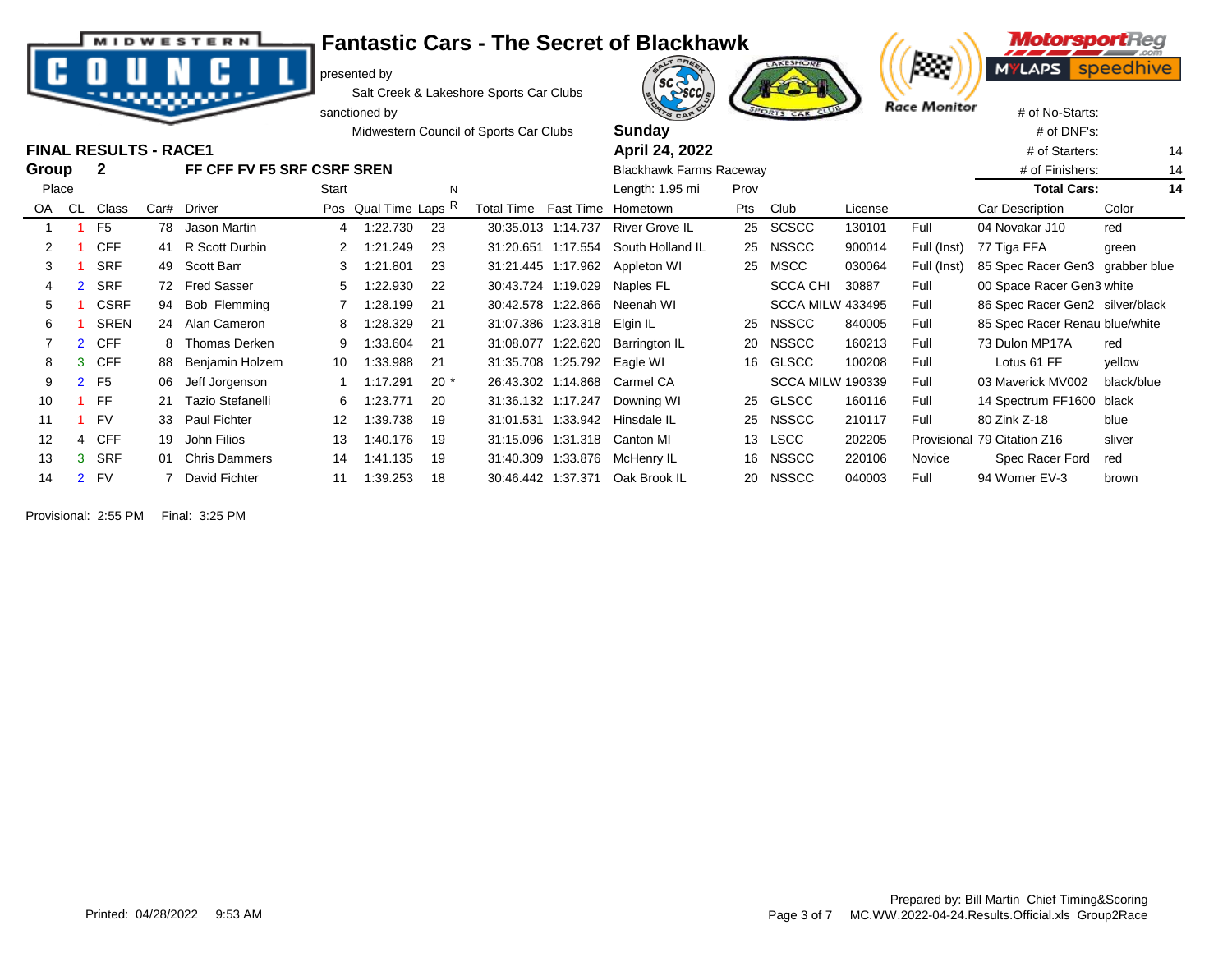## **Fantastic Cars - The Secret of Blackhawk**

presented by

Salt Creek & Lakeshore Sports Car Clubs

Midwestern Council of Sports Car Clubs **Sunday Sunday All and Sunday All and Sunday All and Sunday All and Sunday All and Sunday All and Sunday All and Sunday All and Sunday All and Sunday All and Sun FINAL RESULTS - RACE1** 26

| <b>OA</b>      | CL.            | Class           | Car# | <b>Driver</b>           |                   | Pos Qual Time Laps R |         | <b>Total Time</b>  |          | Fast Time Hometown   | Pts | Club                    | License |             | Car Description            | Color        |
|----------------|----------------|-----------------|------|-------------------------|-------------------|----------------------|---------|--------------------|----------|----------------------|-----|-------------------------|---------|-------------|----------------------------|--------------|
|                |                | <b>ITA</b>      | 11   | <b>Matthew Novak</b>    |                   | 1:37.601             | 22      | 30:55.125          | 1:23.253 | West Chicago IL      | 25  | <b>NSSCC</b>            | 220001  | Full        | 00 Mazda Miata             | blue         |
| 2              | $\overline{2}$ | <b>ITA</b>      | 62   | Jonathon Cullis         | 3                 | 1:43.704             | 22      | 31:05.682 1:23.767 |          | Mundelein IL         | 20  | <b>NSSCC</b>            | 210004  | Full        | 99 Mazda Miata             | silver/black |
| 3              | 3              | ITA             | 87   | Keith Mellen            | $12 \overline{ }$ | 1:52.935             | 22      | 31:07.625 1:23.300 |          | Downers Grove IL     | 16  | <b>NSSCC</b>            | 080108  | Full (Inst) | 02 Mazda Miata             | white        |
| 4              | 4              | ITA             | 33   | Daniel Ibrahim          | 2                 | 1:43.338             | 22      | 31:08.025          | 1:23.653 | East Peoria IL       | 13  | <b>CSCC</b>             | 050302  | Full (Inst) | 03 Mazda Miata             | silver/green |
| 5              | 5              | <b>ITA</b>      | 70.  | Alex Talbot             | 6                 | 1:46.759             | 22      | 31:16.701 1:23.963 |          | Elgin IL             | 10  | <b>NSSCC</b>            | 980017  |             | Provisional 99 Mazda Miata | black        |
| 6              | 6              | ITA             | 73   | <b>Brett Prange</b>     | 27                |                      | 22      | 31:16.792          | 1:22.805 | Twin Lakes WI        |     | <b>SCCA MILW 530532</b> |         | Full        | 01 Mazda Miata             | green        |
| $\overline{7}$ | $\overline{7}$ | <b>ITA</b>      | 10   | <b>Chris Lefferdink</b> | 8                 | 1:50.128             | 22      | 31:17.571 1:23.454 |          | Northfield IL        |     | <b>SCCA CHI</b>         | 476843  | Full        | 99 Mazda Miata             | maize/blue   |
| 8              | 8              | <b>ITA</b>      | 55   | Jeremy Goldberger       | 5                 | 1:45.700             | 22      | 31:29.861 1:24.739 |          | Deerfield IL         |     | <b>SCCA CHI</b>         | 519110  | Full        | 00 Mazda Miata             | orange       |
| 9              | 9              | ITA             | 68   | <b>Gregory Scrine</b>   | 11                | 1:51.889             | 22      | 31:29.937          | 1:24.759 | Wilmette IL          | 5   | <b>NSSCC</b>            | 080107  | Full        | 99 Mazda Miata             | black        |
| 10             | 10             | ITA             | 46   | William Boesen          | 4                 | 1:45.323             | 22      | 31:40.064 1:24.980 |          | Lombard IL           | 4   | <b>CSCC</b>             | 040047  | Full (Inst) | 03 Mazda Miata             | green/silver |
| 11             |                | <b>ITS</b>      | 131  | Nathan Isaacson         | 16                | 1:55.946             | 22      | 31:42.385          | 1:24.705 | Greenwood NE         | 25  | <b>LSCC</b>             | 050311  | Full        | 87 BMW 325is               | silver       |
| 12             | 11             | <b>ITA</b>      | -37  | <b>Austin Pearce</b>    | 25                | 2:23.523             | 22      | 32:08.445 1:25.237 |          | Dunlap IL            | 3   | <b>SCCR</b>             | 210110  | <b>MPL</b>  | 95 Mazda Miata             | black        |
| 13             | $\overline{2}$ | <b>ITS</b>      | 142  | <b>Rich Friman</b>      | 21                | 2:01.708             | 21      | 30:59.258 1:26.230 |          | New Berlin WI        | 20  | <b>GLSCC</b>            | 160002  | Full/Inst   | 90 BMW 325i                | black        |
| 14             | 12             | ITA             | 124  | Peter Leonteos          | 15                | 1:55.293             | 21      | 31:00.716 1:25.722 |          | Elk Grove Village IL | 3   | <b>NSSCC</b>            | 210104  | Full        | 90 Mazda Miata             | blue         |
| 15             |                | ITJ             | 18   | Dan Bartels             |                   | 1:49.934             | 21      | 31:03.922 1:23.794 |          | Mukwonago WI         | 25  | <b>GLSCC</b>            | 220103  | Novice      | 91 Honda CRX               | white        |
| 16             | 13             | ITA             | 93   | Michael Thomae          | 22                | 2:03.157             | 21      | 31:13.050          | 1:26.375 | Wauwatosa WI         | 3   | <b>GLSCC</b>            | 180001  | Full        | 94 Mazda Miata             | white/blue   |
| 17             | 14             | <b>ITA</b>      | 152  | <b>Connor Cass</b>      | 9                 | 1:50.422             | 21      | 31:20.280          | 1:26.905 | Hartland WI          | 3.  | <b>GLSCC</b>            | 210202  | Novice      | 99 Mazda Miata             | black        |
| 18             |                | <b>ITB</b>      | 38   | <b>Steve Burns</b>      | 14                | 1:53.681             | 21      | 31:45.905          | 1:29.263 | Ottawa IL            | 25  | <b>NSSCC</b>            | 900046  | Full (Inst) | 86 Toyota MR2              | red          |
| 19             |                | 2 ITB           |      | Greg Donlan             | 10                | 1:50.486             | 21      | 31:46.230          | 1:28.880 | Elburn IL            | 20  | <b>NSSCC</b>            | 120100  | Full        | 87 Toyota MR2              | red          |
| 20             |                | ST <sub>1</sub> | 118  | Eric Kwasigroh          | 17                | 1:58.383             | 21      | 31:51.154 1:28.543 |          | East Peoria IL       | 25  | <b>SCCR</b>             | 120207  | Full        | 96 BMW Z3                  | white        |
| 21             | 3              | <b>ITS</b>      | 168  | Frank Zimmerman         | 26                |                      | 21      | 31:56.746 1:28.385 |          | Libertyville IL      | 16  | <b>NSSCC</b>            | 220122  | Novice      | 89 BMW 325is               | white        |
| 22             | 15             | <b>ITA</b>      | 20   | John Jarvis             | 23                | 2:03.725             | 21      | 32:02.095 1:28.776 |          | Lake Villa IL        | 3   | <b>LSCC</b>             | 120121  | Full        | 99 Mazda Miata             | blue         |
| 23             | 3              | <b>ITB</b>      | 127  | <b>Brian Donlan</b>     | 13                | 1:53.091             | 21      | 32:11.423 1:28.198 |          | Schaumburg IL        | 16  | <b>NSSCC</b>            | 100108  | Full        | 86 Toyota MR2              | red          |
| 24             |                | <b>ITD</b>      | 00   | Nicole Krueger          | 20                | 2:00.780             | 19      | 30:55.646 1:34.071 |          | <b>Burlington WI</b> | 25  | <b>LSCC</b>             | 020024  | Full        | 79 Ford Fiesta             | blue/silver  |
| 25             |                | 4 ITB           | 121  | Adam Vocalino-Szyman    | 18                | 1:59.626             | 19      | 31:07.417 1:34.471 |          | Lombard IL           | 13  | CSCC                    | 220119  | Novice      | 83 VW Rabbit               | white        |
| 26             | $\overline{2}$ | ITJ             | 42   | Michael Pignotti        | 19                | 2:00.720             | 18      | 31:11.219 1:40.041 |          | Elgin IL             | 20  | <b>SCCR</b>             | 220114  | Novice      | 83 Jaquar XJS              | multi        |
|                | <b>DNS</b>     | ITA             | 44   | Sven Krause             | 24                | 2:04.734             | $\star$ |                    |          | Middleton WI         |     | <b>MSCC</b>             | 140102  | Full        | 91 Mazda Miata             | white        |
|                | <b>DNS</b>     | ITB             | 13   | <b>Raymond Elliott</b>  | 28                |                      | $\star$ |                    |          | Wheaton IL           |     | <b>SCSCC</b>            | 120201  | Full        | 84 VW Rabbit GTI           | red          |

Place **Start Start N** Rength: 1.95 mi Prov **N** Length: 1.95 mi Prov **N** Total Cars: 28

**Group 3 ITA ITB ITC ITD ITR ITS ITJ ST1 B-SPEC** Blackhawk Farms Raceway **Blackhawk Farms Raceway** # of Finishers: 26

**MIDWESTERN** 

Provisional: 3:35 PM Final: 4:05 PM



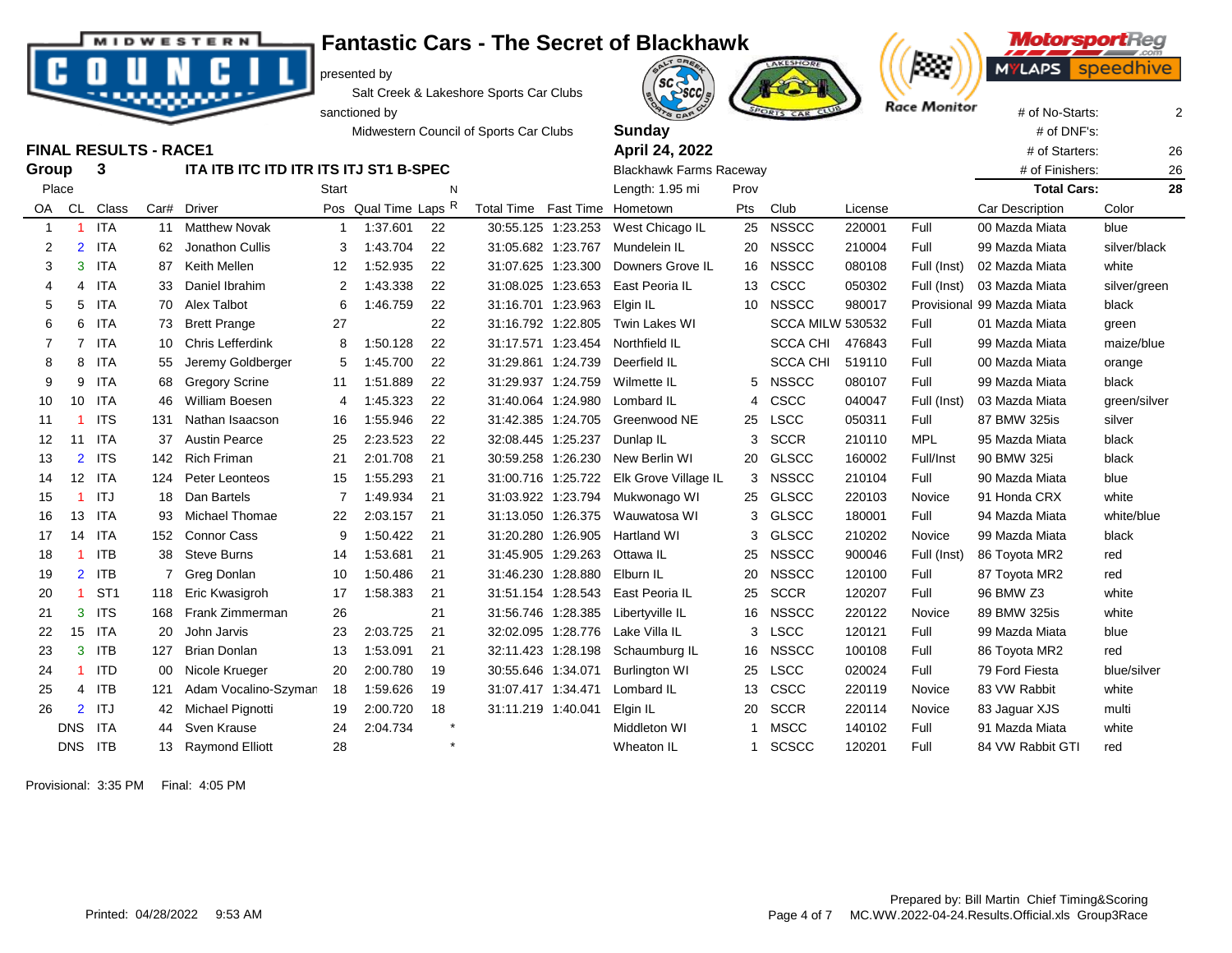|  |  | <b>MIDWESTERN</b> |  |
|--|--|-------------------|--|
|  |  |                   |  |
|  |  |                   |  |
|  |  |                   |  |

## **Fantastic Cars - The Secret of Blackhawk**

presented by

Salt Creek & Lakeshore Sports Car Clubs





|       |       |                              | --   |                       |       | sanctioned by        |        |                                        |                    | <b>PTS CAR</b>                   |      | SPORTS CAR CLUB |         | Race <i>I</i> rionitor | # of No-Starts:              |            |   |
|-------|-------|------------------------------|------|-----------------------|-------|----------------------|--------|----------------------------------------|--------------------|----------------------------------|------|-----------------|---------|------------------------|------------------------------|------------|---|
|       |       |                              |      |                       |       |                      |        | Midwestern Council of Sports Car Clubs |                    | Sunday                           |      |                 |         |                        | $#$ of DNF's:                |            |   |
|       |       | <b>FINAL RESULTS - RACE1</b> |      |                       |       |                      |        |                                        |                    | April 24, 2022                   |      |                 |         |                        | # of Starters:               |            | 8 |
| Group |       | 4                            |      | VH                    |       |                      |        |                                        |                    | <b>Blackhawk Farms Raceway</b>   |      |                 |         |                        | # of Finishers:              |            | 8 |
|       | Place |                              |      |                       | Start |                      | N      |                                        |                    | Length: 1.95 mi                  | Prov |                 |         |                        | <b>Total Cars:</b>           |            | 8 |
| OA.   | CL.   | Class                        | Car# | Driver                |       | Pos Qual Time Laps R |        | Total Time Fast Time Hometown          |                    |                                  | Pts  | Club            | License |                        | Car Description              | Color      |   |
|       |       | VH                           |      | 70 Art Jahn           | 6     |                      | 21     |                                        | 30:24.292 1:22.150 | Pardeeville WI                   |      | <b>MSCC</b>     | 720059  | Full                   | 72 The Red Shadow red        |            |   |
|       |       | VH                           |      | 60 David Farnsworth   |       | 1:59.788             | -21    |                                        |                    | 30:31.238 1:25.226 Schaumburg IL |      | <b>NSSCC</b>    | 880073  | Full (Inst)            | 91 BMW M3                    | red        |   |
|       | 3     | VH                           |      | 25 John Wheeler       | 6     |                      | 21     | 31:32.221                              |                    | 1:29.156 Deerfield IL            |      | <b>NSSCC</b>    | 940009  | Full (Inst)            | 74 Alfa Romeo GTV            | blue/white |   |
|       |       | VH.                          | 39   | Thomas Miller         | 3     | 2:04.558             | 20     |                                        | 30:27.807 1:29.056 | Dousman WI                       |      | <b>GLSCC</b>    | 110204  | Full                   | 72 Datsun 204Z               | maroon     |   |
| 5     | 5     | VH                           | 05   | Jeff Cohen            | 5     |                      | 20     |                                        |                    | 31:39.105 1:32.535 Evanston IL   |      | <b>NSSCC</b>    | 150204  |                        | Provisional 73 BMW 2002      | white      |   |
| 6     | 6     | VH.                          |      | <b>Gretchen Patey</b> | 4     |                      | 18     |                                        | 32:08.503 1:44.693 | Madison WI                       |      | <b>MSCC</b>     | 000041  | Full                   | 63 Austin Mini Cooper orange |            |   |
|       |       | VH                           |      | 30 John Wierz         |       | 1:55.333             | $17 *$ | 25:41.065                              | 1:28.666           | Kiel WI                          |      | <b>NSSCC</b>    | 040043  | Full                   | 84 Porsche 944               | black      |   |
| 8     | 8     | VH                           | 36   | John Saccameno        |       |                      | $9 *$  |                                        |                    | 14:44.906 1:35.786 Roselle IL    |      | <b>NSSCC</b>    | 980008  | Full (Inst)            | 72 BMW 2002                  | white      |   |

Provisional: 4:25 PM Final: 4:30 PM

Car05 scored manually due to lack of transponder signal. Laptimes will not be accurate.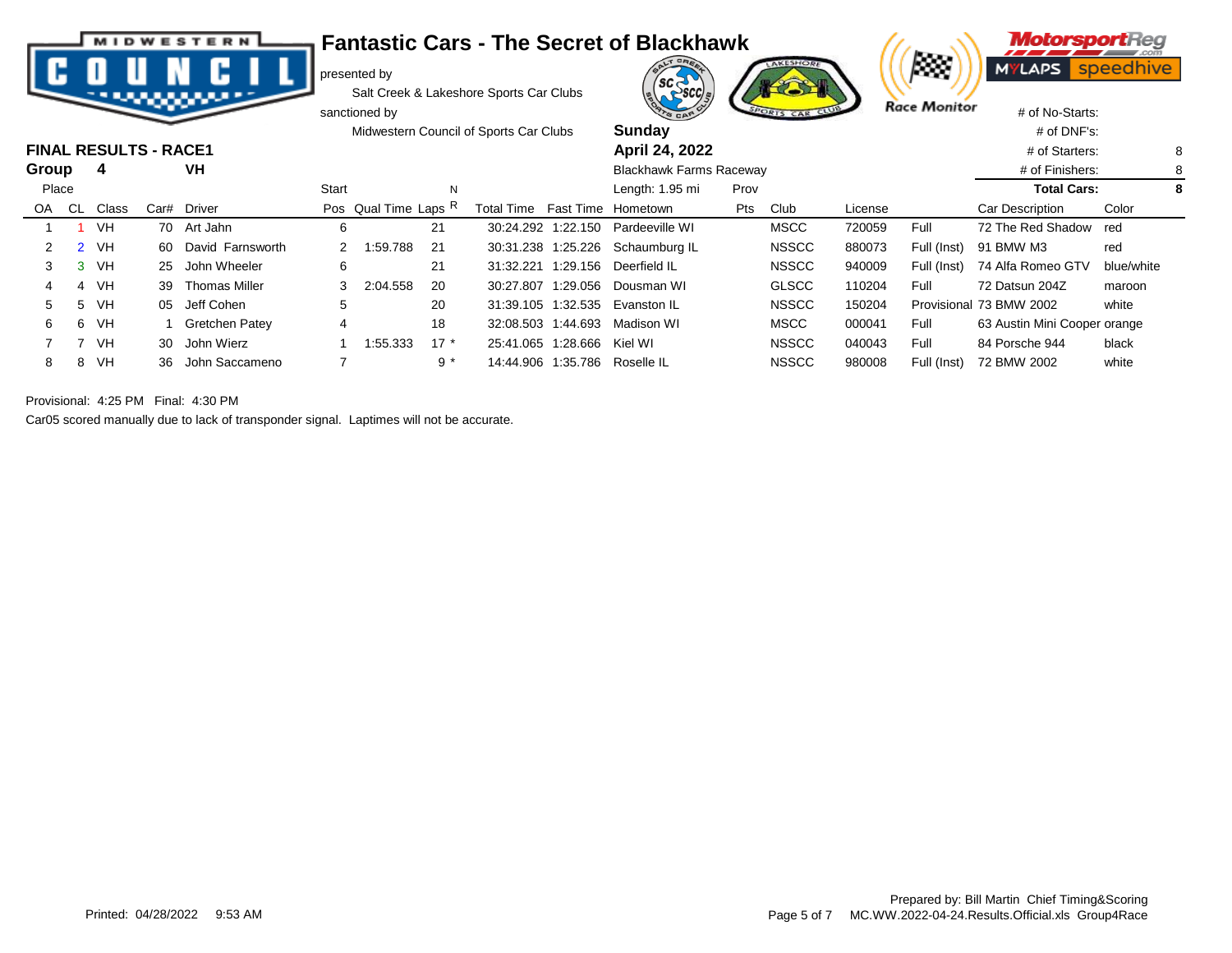| 2 |            | <b>SP</b><br>$\overline{2}$       |     | 7 Marius Morosanu     | 12 <sup>12</sup> | 2:01.513 | -22   | 31:16.020 1:21.708 |                   | Round Rock TX    | 20 | GLSCC       | 220113 | Novice      | 99 Chevrolet Corvette black/yellow |             |
|---|------------|-----------------------------------|-----|-----------------------|------------------|----------|-------|--------------------|-------------------|------------------|----|-------------|--------|-------------|------------------------------------|-------------|
| 3 |            | <b>SP</b><br>3                    |     | 20 Kristin Van Treeck | 9                | 1:54.286 | 21    | 31:57.657 1:27.897 |                   | Allenton WI      |    | 16 LSCC     | 170003 | Full        | 85 Chevrolet Corvette red          |             |
|   | <b>DNF</b> | -SP                               |     | 28 Zachary Meiborg    | 5                | 1.51.913 | $2^*$ |                    | 2:46.371 1:21.768 | Roscoe IL        |    | 2 GLSCC     | 190109 | Full        | 09 Chevrolet Corvette black/chrome |             |
|   |            | <b>GTSC</b>                       |     | 76 William Richardson |                  | 1:53.168 | 23    | 30:57.365 1:17.187 |                   | DeForest WI      | 25 | MSCC        | 120107 | Full        | 17 Chevrolet SS                    | white/black |
|   |            | ST4                               | 61. | Patrick Kroll         |                  | 1:35.701 | 23    | 31:06.207 1:18.445 |                   | Beloit WI        | 25 | SCCR        | 150101 | Full        | 96 BMW M3                          | black       |
| 2 |            | ST <sub>4</sub><br>$\overline{2}$ | 107 | Daniel Frodl          | 4                | 1:50.878 | 23    | 32:09.563 1:21.154 |                   | Muskego WI       | 20 | GLSCC       | 190100 | Full        | 96 BMW 318ti                       | blue/purple |
| 3 |            | ST4<br>3                          |     | 21 David Spears       | 15               |          | 22    | 31:58.453 1:23.093 |                   | Whitefish Bay WI |    | 16 LSCC     | 190103 | Full        | 86 BMW 325                         | grey        |
| 4 |            | ST4<br>4                          | 34  | James Griffith        | 3                | 1:50.627 | $13*$ | 18:00.862 1:18.644 |                   | St Charles IL    |    | 13 NSSCC    | 140205 | Full        | 87 Porsche 951                     | white/red   |
|   | <b>DNS</b> | ST4                               | 44  | Jeff Greenwell        | 15               |          |       |                    |                   | Crystal Lake IL  |    | 1 CSCC      | 210102 | Novice      | 88 Porsche 944T                    | grey        |
|   |            | ST <sub>3</sub>                   | 145 | Jeff Vance            | 11               | 1:56.470 | 23    | 31:54.624 1:20.274 |                   | Rockford IL      | 25 | <b>SCCR</b> | 130108 | Full        | 04 Mitsubishi Evo 8                | silver      |
|   |            | 2 ST3                             |     | 56 Kieran Gobey       | 8                | 1:53.187 | -23   | 31:57.721 1:20.753 |                   | LaGrange IL      |    | 20 NSSCC    | 960004 | Full (Inst) | 04 BMW 330                         | blue        |
| 3 |            | ST <sub>3</sub><br>3              |     | 23 Nicholas Fallucca  | 10               | 1:54.812 | 22    | 31:37.755 1:23.170 |                   | Milwaukee WI     |    | 16 LSCC     | 190001 | Full        | 02 BMW 325i                        | silver      |
| 4 |            | ST <sub>3</sub><br>4              |     | 49 Pat O'Hara         | 13               | 2:05.179 | -21   | 31:08.259 1:24.681 |                   | Delafield WI     |    | 13 GLSCC    | 180104 | Full        | 00 BWM 330                         | black       |
|   |            | <b>UNR</b>                        |     | 18 Todd Colwell       | 17               |          | 19    | 31:51.842 1:35.157 |                   | Middleton WI     |    | <b>MSCC</b> | 220105 | Novice      | 91 Honda CRX                       | white       |
|   |            | GT <sub>1</sub>                   | 136 | Joshua Carlson        | 14               | 2:09.765 | $16*$ | 21:39.824 1:16.789 |                   | Princeton IA     | 25 | <b>CSCC</b> | 210201 | <b>MPL</b>  | 20 Ford Mustang                    | red         |
|   | <b>DNF</b> | <b>GTP</b>                        | 176 | Jay Hoskins           | 6                | 1:52.864 |       |                    | 1:30.353 1:28.737 | Rockford IL      |    | 2 SCCR      | 970025 | Full        | 90 Nissan 300ZX                    | blue        |

DNS GT2 70 Brian Garcia 16  $*$   $*$  St Charles IL SCCA 644431 Full 11 Ford Mustang TA2 white/blue

D

WESTERN

presented by

Salt Creek & Lakeshore Sports Car Clubs

Car1 FP (Todd Colwell) in Group1 withdrawn after Qualify, mechancal. Replaced by Car18 UNR in Group5. No Points awarded in Class UNR, Class FP Point(s) retained.

**Fantastic Cars - The Secret of Blackhawk**



**Motorspo** 

Provisional: 5:05 PM Final: 5:35 PM